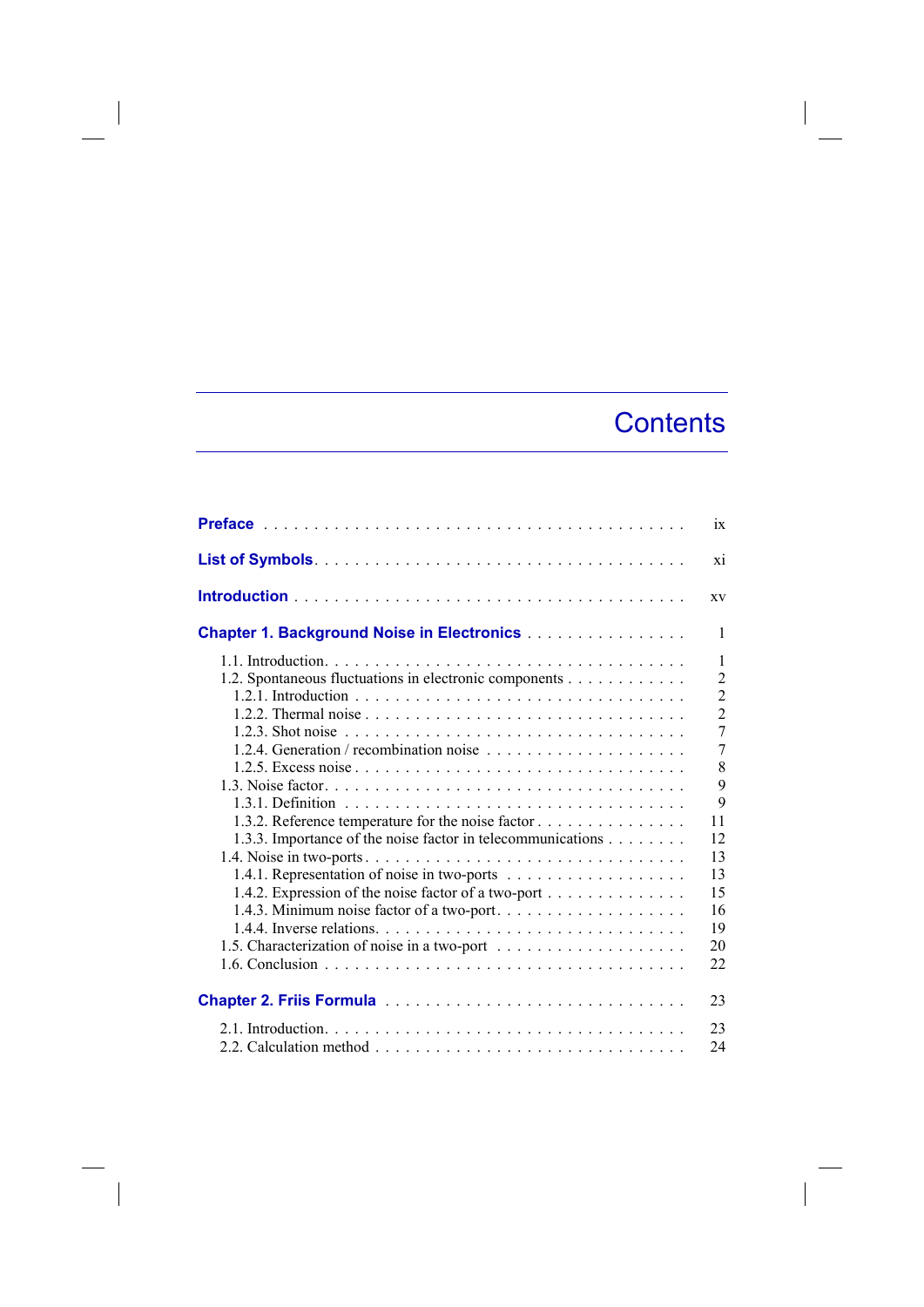vi Noise in Radio-Frequency Electronics and its Measurement

 $\overline{\phantom{a}}$ 

 $\begin{array}{c} \hline \end{array}$ 

| 2.3. Calculation of the admittance parameters of the Q1,                                 |    |
|------------------------------------------------------------------------------------------|----|
|                                                                                          | 26 |
| 2.4. Contribution of noise generators $e_1$ , $i_1$ , $e_2$ and $i_2$ to $I_1$ and $I_4$ | 27 |
|                                                                                          | 27 |
| 2.4.2. Contribution of the noise generator $e_1, \ldots, \ldots, \ldots, \ldots, \ldots$ | 27 |
|                                                                                          | 28 |
|                                                                                          | 28 |
| 2.4.5. Contribution of the noise generator $i_2$                                         | 29 |
|                                                                                          | 30 |
|                                                                                          | 30 |
|                                                                                          | 31 |
|                                                                                          | 31 |
|                                                                                          | 32 |
|                                                                                          | 34 |
|                                                                                          | 35 |
|                                                                                          |    |
| <b>Chapter 3. Adapted Attenuator and Noise Factor</b>                                    | 37 |
|                                                                                          | 37 |
|                                                                                          | 38 |
| 3.3. General representation of noise in two-ports                                        | 39 |
| 3.4. Equivalent noise generators at the input of the adapted attenuator                  | 40 |
| 3.5. Noise factor on 50 $\Omega$ of the adapted attenuator                               | 41 |
|                                                                                          | 43 |
| 3.7. Consequences on the structure of a receiver                                         | 46 |
| 3.8. Equivalent noise resistance and noise conductance at the input                      | 47 |
|                                                                                          | 48 |
| Chapter 4. Noise Factor Measurement on 50 Ω.                                             | 51 |
|                                                                                          | 51 |
| 4.2. Noise factor measurement by Y factor                                                | 52 |
|                                                                                          | 54 |
| 4.4. Measurement procedure and calculation of the noise factor of the DUT                | 55 |
| 4.5. Available power gain and insertion power gain of the DUT                            | 57 |
|                                                                                          | 60 |
|                                                                                          | 62 |
|                                                                                          | 65 |
|                                                                                          | 65 |
|                                                                                          | 67 |
|                                                                                          | 67 |
| 5.2.2. Noise behavior of the noise diode + tuner assembly $\dots \dots$                  | 68 |
|                                                                                          | 71 |

 $\Big|$